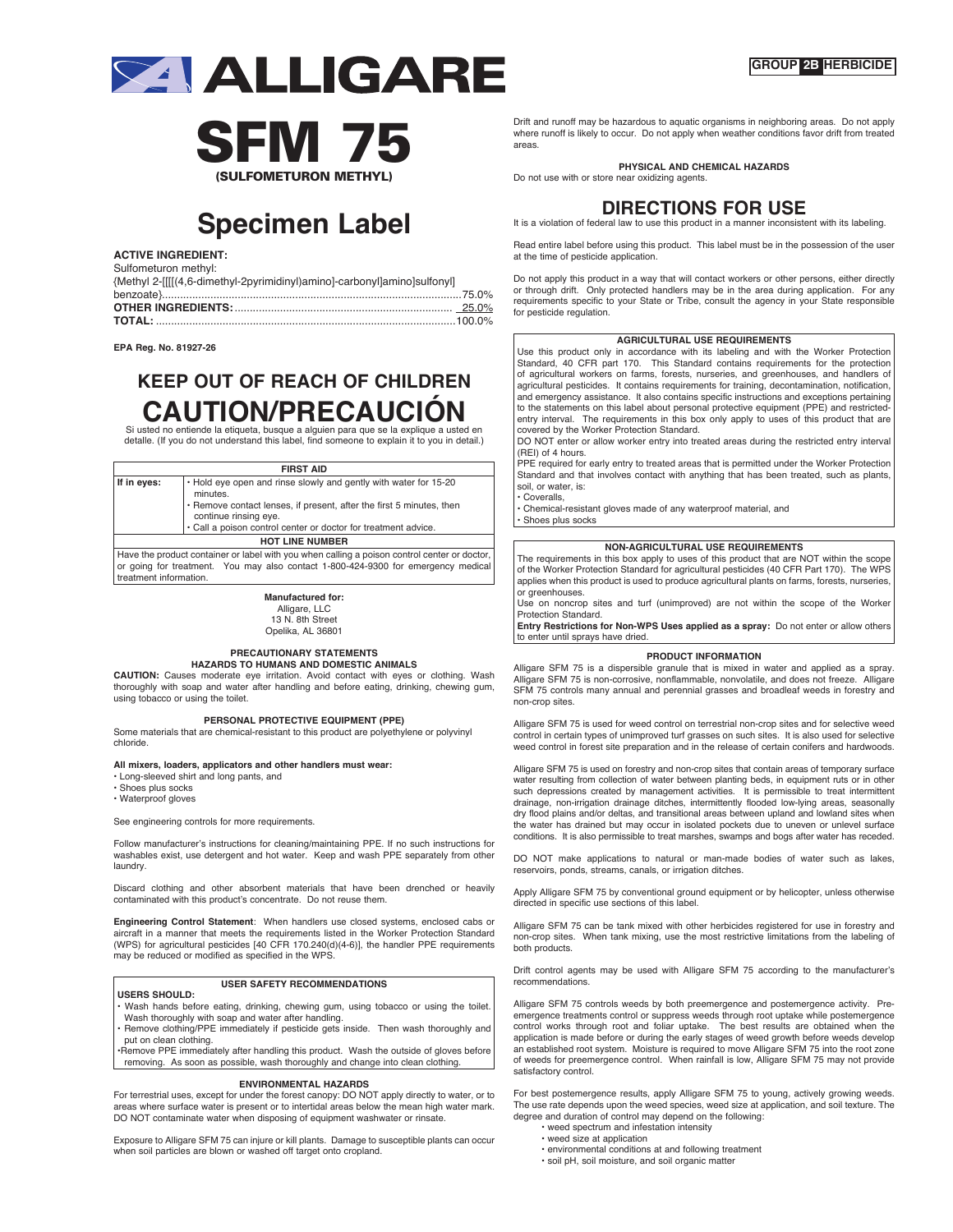# SFM 75 **Specimen Label**

Use a high rate on established plants and on fine-textured soils and a lower rate on smaller weeds and coarse-textured soils.

### **ENVIRONMENTAL CONDITIONS AND BIOLOGICAL ACTIVITY**

Alligare SFM 75 is absorbed by both the roots and foliage of plants, rapidly inhibiting the growth of susceptible weeds. Two to 3 weeks after application to weeds, leaf growth slows, and the growing points turn reddish-purple. Within 4 to 6 weeks of application, leaf veins and leaves become discolored, and the growing points subsequently die.

Warm, moist conditions following application accelerate the herbicidal activity of Alligare SFM 75; cold, dry conditions delay the herbicidal activity. In addition, weeds hardened-off by drought stress are less susceptible to Alligare SFM 75.

Moisture is needed to move Alligare SFM 75 into the soil for preemergence weed control, but postemergence weed control may be reduced if rainfall occurs too soon after application.

#### **RESISTANCE MANAGEMENT**

Alligare SFM 75 is a Group 2 herbicide based on the mode of action classification system of the Weed Science Society of America and a Group B acetolactate synthase (ALS) inhibitor as classified by the Herbicide Resistant Action Committee (HRAC). Any weed population may contain or develop plants naturally resistant to Alligare SFM 75 and other Group 2 herbicides. Weed species with acquired resistance to Group 2 may eventually dominate the weed population if Group 2 herbicides are used repeatedly in the same field or in successive years as the primary method of control for targeted species. This may result in partial or total loss of control of those species by Alligare SFM 75 or other Group 2 herbicides.

To delay herbicide resistance consider:

- Avoiding the consecutive use of Alligare SFM 75 or other target site of action 2 herbicides that might have a similar target site of action, on the same weed species.
- Using tank mixtures or premixes with herbicides from different target site of action Groups as long as the involved products are all registered for the same use, have different sites of action and are both effective at the tank mix or premix rate on the weed(s) of concern.
- Basing herbicide use on a comprehensive Integrated Pest Management (IPM) program. • Monitoring treated weed populations for loss of field efficacy.
- Contacting your local extension specialist, certified crop advisors and/or manufacturer for herbicide resistance management and /or integrated weed management recommendations for specific crops and resistant weed biotypes.

#### **APPLICATION RESTRICTIONS**

• DO NOT use on food or feed crops.

- DO NOT apply more than 8 oz./A of product per year.
- Applications must not be made to soil that is subject to wind erosion when less than a 60% chance of rainfall is predicted to occur in the treatment area within 48 hours. Soils that are subject to wind erosion usually have a high silt and/or fine to very fine sand fractions. Soils with low organic matter also tend to be prone to wind erosion.
- Alligare SFM 75 must be used only in accordance with instructions on this label or in separately published supplemental labeling.

To the extent consistent with applicable law, Alligare, LLC is not responsible for losses or damages resulting from the use of this product in any manner not specified by Alligare, LLC. User assumes all risks associated with any non-labeled uses.

#### **IMPORTANT PRECAUTIONS AND RESTRICTIONS FOR AGRICULTURAL AND NONAGRICULTURAL USES**

**Precautions:** Injury to or loss of desirable trees or other plants may result from failure to observe the following: (1) If equipment is drained or flushed on or near desirable trees or other plants, or on areas where their roots may extend, or in locations where the chemical may be washed or moved into contact with their roots. (2) Injury to crops may result if treated solid is washed, blown, or moved onto land used to produce crops. Exposure to Alligare SFM 75 may injure or kill most crops. Injury may be more severe when the crops are irrigated. (3) Applications made where runoff water flows onto agricultural land may injure crops. (4) Applications, made during periods of intense rainfall, to soils saturated with water, surfaces paved with materials such as asphalt or concrete, or soils through which rainfall will not readily penetrate may result in runoff and movement of Alligare SFM 75. (5) If noncrop or forested sites treated with Alligare SFM 75 are to be converted to an agricultural or horticultural crop, conduct a field bioassay before planting crops to avoid damage to crops planted in these areas and to ensure complete Alligare SFM 75 dissipation in treated sites. (6) If offsite movement of Alligare SFM 75 to cropland is suspected, soil samples should be collected and quantitatively analyzed for sulfometuron methyl or any other herbicide that might cause adverse effects to the crop(s) – in addition to conducting the field bioassay described below.

#### **Restrictions**:

- Treatment of powdery, dry soil or light, sandy soil when there is little likelihood of rainfall soon after treatment may result in off target movement and possible damage to susceptible crops when soil particles are moved by wind or water. DO NOT apply Alligare SFM 75 when these conditions are identified and powdery, dry soil or light, sandy soil are known to be prevalent in the area to be treated.
- DO NOT treat frozen soil. Treated soil should be left undisturbed to reduce the potential for Alligare SFM 75 movement by soil erosion due to wind or water.
- DO NOT allow contact with fertilizers, insecticides, fungicides, and seeds.
- DO NOT use on lawns, walks, driveways, tennis courts or similar areas.
- DO NOT apply in or on irrigation ditches or canals including their outer banks.
- 
- DO NOT apply through any type of irrigation system. DO NOT use the equipment (tanks, pumps, hoses, booms, etc.) used to mix or spray Alligare SFM 75 for applications on crops or ornamentals. The mixing and application equipment may be used for forestry and non-crop applications only. This is extremely important as low rates of Alligare SFM 75 can kill or severely injure most crops.
- If non-crop or forested sites treated with Alligare SFM 75 are to be converted to a food, feed, or fiber agricultural crop, or to a horticultural crop, DO NOT plant the treated sites for at least one year after application of Alligare SFM 75.

#### **• DO NOT use this product in the following counties of Colorado: Saguache, Rio Grande, Alamosa, Costilla and Conejos.**

**Notes:** To conduct a field bioassay, grow to maturity test strips of the crop(s) intended for planting the following year. The test strips should cross the entire field including knolls and low areas. Crop response to the bioassay will indicate whether or not to plant the crop(s) grown in the test strips.

#### **SPRAY DRIFT MANAGEMENT**

Avoiding spray drift at the application site is the responsibility of the applicator and the grower. The interaction of many equipment- and weather-related factors determine the potential for spray drift. The applicator and the grower are responsible for considering all these factors when making decisions regarding spraying.

Applications must be made using extremely coarse or coarser droplet size spectrum according to ASABE (S572) definition.

Apply only when the wind speed is 2-10 mph at the application site.

Do not apply when wind speed is greater than 10 mph.

## **For ground applications:**

**•** Do not apply with a nozzle height greater than 4 feet above the crop canopy.

#### **For aerial applications:**

**•** The distance of the outermost nozzles on the boom must not exceed 3/4 the length of the wingspan or 90% of the rotor blade diameter. Nozzles must always point backward parallel with the air stream and never pointed downward more than 45°.

Where states have more stringent regulations, they must be observed.

The applicator should be familiar with and take into account the information covered in the *Spray Drift Management* section.

To avoid spray drift, do not apply under windy conditions. Avoid spray overlap as crop injury may result.

#### **Information on Droplet Size**

The most effective way to reduce drift potential is to apply large droplets. The best drift management strategy is to apply the largest droplets that provide sufficient coverage and control. Applying larger droplets reduces drift potential but will not prevent drift if applications are made improperly or under unfavorable environmental conditions (see Wind, Temperature and Humidity and Temperature Inversions sections).

- Controlling Droplet Size<br>• Volume Use high flow rate nozzles to apply the highest practical spray volume. Nozzles<br>with higher rated flows produce larger droplets.<br>• Pressure Do not exceed the nozzle manufacturer's dire
- nozzle types, lower pressure produces larger droplets. When higher flow rates are needed, use higher flow rate nozzles instead of increasing pressure.
- **Number of Nozzles** Use the minimum number of nozzles that provide uniform coverage.  **Nozzle Orientation** Orienting nozzles so that the spray is released parallel to the air
- stream produces larger droplets than other orientations and is the directed practice. Significant deflection from horizontal will reduce droplet size and increase drift potential. • Nozzle Type – Use a nozzle type that is designed for the intended application. With<br>most nozzle types, narrower spray angles produce larger droplets. Consider using low<br>drift nozzles. Solid stream nozzles oriented straig and the lowest drift.

#### **Boom Length**

For some use patterns, reducing the effective boom length to less than 3/4 of the wingspan or rotor length may further reduce drift without reducing swath width.

### **Application Height**

Applications should be made at the lowest height consistent with efficacy and flight safety. Do<br>not make at a height greater than 10 feet above the top of the largest plants unless a greater<br>height is recommended for airc safe reduces exposure of droplets to evaporation and wind.

#### **Swath Adjustment**

When applications are made with a crosswind, the swath will be displaced downwind. Therefore on the up and downwind edges of the field, the applicator must compensate for this displacement by adjusting the path of the aircraft upwind. Swath adjustment distance should increase with increasing drift potential (higher wind, smaller drops, etc.).

#### **Wind**

Drift potential is lowest between wind speeds of 2-10 mph. However, many factors including droplet size and equipment type determine drift potential at any given speed. Application should be avoided below 2 mph due to variable wind direction and high inversion potential. **Note**: Local terrain can influence wind patterns. Every applicator should be familiar with local wind patterns and how they affect spray drift.

**Temperature and Humidity** When making applications in low relative humidity, set up equipment to produce larger droplets to compensate for evaporation. Droplet evaporation is most severe when conditions are both hot and dry.

#### **Temperature Inversions**

Applications must not occur during a temperature inversion because drift potential is high. Temperature inversions restrict vertical air mixing, which causes small, suspended droplets to remain in a concentrated cloud. This cloud can move in unpredictable directions due to the light variable winds common during inversions. Temperature inversions are characterized by increasing temperatures with altitude and are common on nights with limited cloud cover and light to no wind. They begin to form as the sun sets and often continue into the morning. Their presence can be indicated by ground fog; however, if fog is not present, inversions can also be identified by the movement of smoke from a ground source or an aircraft smoke generator. Smoke that layers and moves laterally in a concentrated cloud (under low wind conditions) indicates an inversion while smoke that moves upward and rapidly dissipates indicates good vertical air mixing.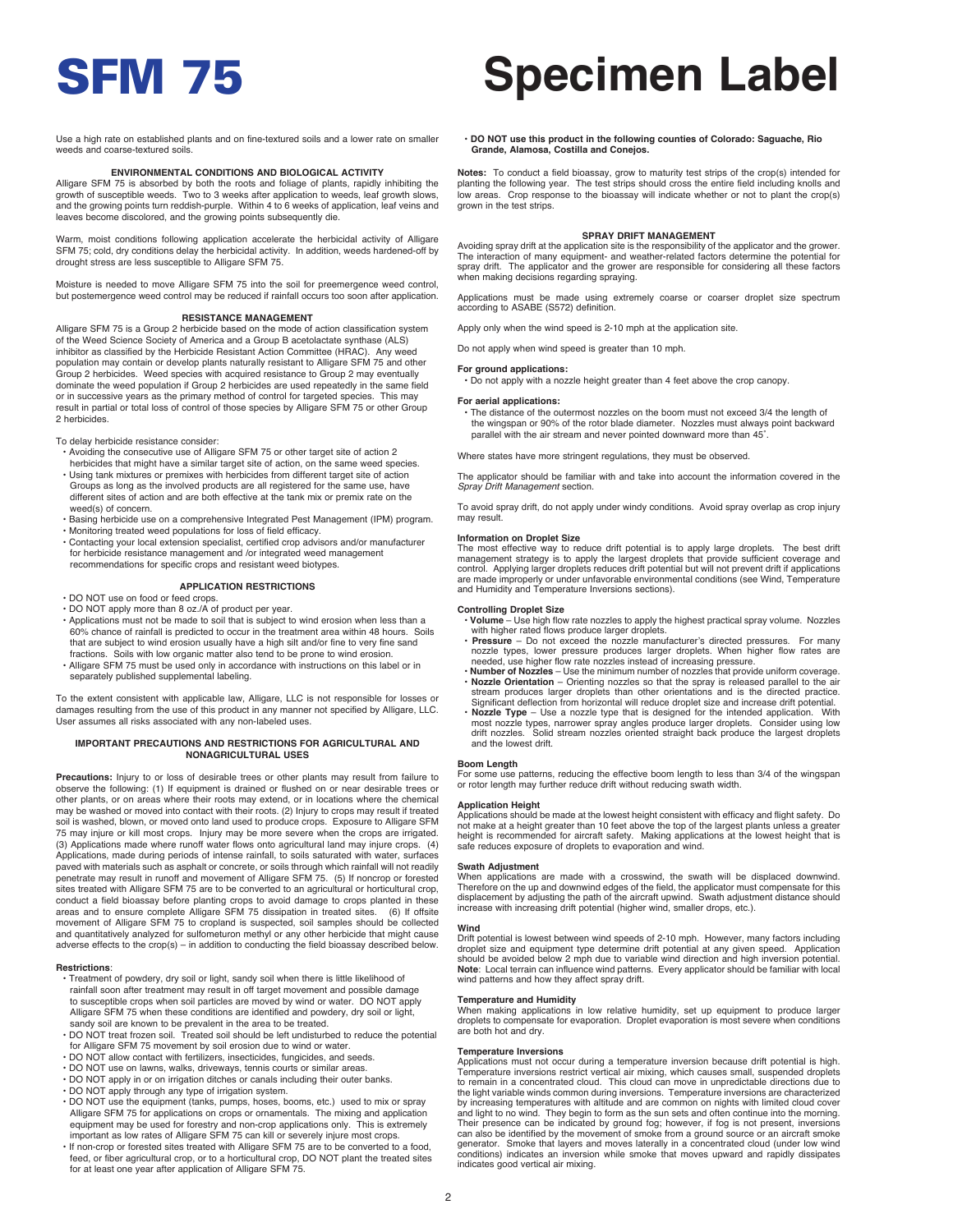# SFM 75 **Specimen Label**

#### **Sensitive Areas**

The pesticide must only be applied when the potential for drift to adjacent sensitive areas (e.g., residential areas, bodies of water, known habitat for threatened or endangered species, non-target crops) is minimal (e.g. when wind is blowing away from the sensitive areas).

#### **MIXING PROCEDURES**

- 1. Be sure sprayer is clean and not contaminated with any other materials or crop injury or sprayer clogging may result.
- 2. Fill spray tank 1/2 full with clean water.
- 3. Begin agitation and add the directed amount of Alligare SFM 75.
- 4. If using a tank mix partner, add the directed amount.
- 5. For postemergent applications, add the proper amount of spray adjuvant (i.e. surfactants, drift control agents, etc.).
- 6. Add the remaining water.
- 7. Agitate the spray tank thoroughly.

Alligare SFM 75 spray preparations are stable if pH neutral or alkaline and stored at or below 100° F. If the spray preparation is left standing, agitate it thoroughly before using.

#### **CLEANING PROCEDURES**

Wash sprayer thoroughly with clean water immediately after use. Do not use the same sprayer on sensitive crops without thoroughly cleaning, as even small residues of Alligare SFM 75 in the tank may cause injury to these crops.

Following applications of Alligare SFM 75, thoroughly clean all mixing and spray equipment as follows:

- 1. Drain tank; thoroughly rinse spray tanks, boom, and hoses with clean water.
- 2. Fill the tank with clean water and 1 gal of household ammonia (contains 3% active) for every 100 gal of water. Equivalent amounts of an alternate-strength ammonia solution or a commercial cleaner can be used in the cleanout procedure. If a commercial cleaner is used, carefully read and follow the individual cleaner instructions. Flush the hoses, boom, and nozzles with the cleaning solution. Then add more water to completely fill the tank.<br>Circulate the cleaning solution through the tank and hoses for at least 15 min Flush Circulate the cleaning solution through the tank and hoses for at least 15 min. the hoses, boom, and nozzles again with the cleaning solution, and then drain the tank.
- 3. Remove the nozzles and screens and clean separately in a bucket containing cleaning agent and water.
- 4. Repeat step 2.
- 5. Rinse the tank, boom, and hoses with clean water.
- 6. Dispose of the rinsate on a labeled site or at an approved waste disposal facility. If a commercial cleaner is used follow the directions for rinsate disposal on the label.

#### **NOTES:**

- 1. When cleaning spray equipment, do not use chlorine bleach with ammonia as dangerous gases will form. Do not clean spray equipment in an enclosed area.
- 2. Before performing the above cleanout procedure, steam-clean aerial spray tanks to
- facilitate the removal of any caked deposits. 3. When Alligare SFM 75 is tank mixed with other pesticides, all required cleanout procedures on the respective labels should be examined and the most rigorous procedure followed.

#### **BUFFER ZONE REQUIREMENTS**

#### **For Ground Applications**

For broadcast ground applications other than railroad and roadside rights-of-way, do not apply within 50 feet of aquatic vegetation (including, but not limited to, lakes, reservoirs, rivers, streams, marshes, ponds, estuaries, and commercial fish ponds), or water used as an irrigation source, or crops.

For broadcast ground applications to railroad and roadside rights-of-way, do not apply within 25 feet of aquatic vegetation (including, but not limited to, lakes, reservoirs, rivers, streams, marshes, ponds, estuaries, and commercial fish ponds), or water used as an irrigation source, or crops.

For hand held spot treatment applications, do not apply within 15 feet of aquatic vegetation (including, but not limited to, lakes, reservoirs, rivers, streams, marshes, ponds, estuaries, and commercial fish ponds), or water used as an irrigation source, or crops.

#### **For Aerial Applications**

Do not apply liquid formulations of Alligare SFM 75 with fixed wing aircraft. Liquid formulations of Alligare SFM 75 must be applied via rotary aircraft.

Do not apply within 75 feet of aquatic vegetation (including, but not limited to, lakes, reservoirs, rivers, streams, marshes, ponds, estuaries, and commercial fish ponds), or water used as an irrigation source, or crops.

#### **ADDITIONAL USE DIRECTIONS FOR AGRICULTURAL AND NON-AGRICULTURAL USES**

#### **SPRAY EQUIPMENT**

Following an Alligare SFM 75 application, DO NOT use sprayer for application to agricultural or ornamental crops. The mixing and application equipment must be used for forestry and non-crop applications only. This is extremely important as even small residual amounts of Alligare SFM 75 from mixing or application equipment can kill or severely injure most crops.

#### **BROADCAST APPLICATION**

#### **Ground**

When applying Alligare SFM 75, use sufficient spray volumes (typically 10 to 40 gallons per acre) and delivery systems that will ensure thorough coverage and a uniform spray pattern. Be sure the sprayer is calibrated before use. Avoid overlapping and shut off spray booms while starting, turning, slowing, or stopping to avoid injury to desired species.

#### **Aerial (Helicopter Only)**

When applying Alligare SFM 75 by helicopter, use sufficient spray volumes (typically 5 to 15 gallons per acre) and delivery systems that will ensure thorough coverage and a uniform spray pattern. Be sure the sprayer is calibrated. Avoid overlapping and shut off spray booms while starting, turning or slowing to avoid injury to desired species. **Restriction:** DO NOT use fixed-wing aircraft.

#### **AGRICULTURAL USES (excluding ARIZONA\*)**

\* This product is not approved for agricultural use in Arizona. Refer to the NON-AGRICULTURAL USES section of this label for approved use sites in Arizona.

#### **FORESTRY**

Alligare SFM 75 controls many broadleaf weeds and grasses in forestry sites. Alligare SFM 75 is used on forestry sites that contain areas of temporary surface water resulting from collection of water between planting beds, in equipment ruts or in other such depressions created by management activities. It is permissible to treat intermittent drainage, nonirrigation drainage ditches, intermittently flooded low-lying areas, seasonally dry flood plains<br>and/or deltas, and transitional areas between upland and lowland sites when the water has drained but may occur in isolated pockets due to uneven or unlevel surface conditions. It is also permissible to treat marshes, swamps and bogs after water has receded.

Apply by ground equipment or by helicopter only. If applied by helicopter, maintain adequate buffer distance between any homestead or non-target plantings to avoid adverse impacts to desirable vegetation.

Alligare SFM 75 can be tank mixed with other herbicides registered for use in forestry. When tank mixing, use the most restrictive limitations from the labeling of both products.

Refer to **ADDITIONAL USE DIRECTIONS FOR AGRICULTURAL AND NON-AGRICULTURAL USES** section of this label for additional application, mixing, equipment cleanup and precautionary instructions.

**Restriction:** DO NOT apply to natural or man-made bodies of water such as lakes, reservoirs, ponds, streams, canals, or irrigation ditches.

#### **Application Timing**

**Application Information**

Apply Alligare SFM 75 before herbaceous weeds emerge or shortly thereafter. Apply only during seasons when rainfall is sufficient to activate the herbicide in the soil.

#### **Weeds Controlled**

Alligare SFM 75 effectively controls the following weeds when applied at the use rates indicated for the respective crop species:

| Chickweed<br>Crabgrass | Panicum, broadleaf<br>Panicum, fall |
|------------------------|-------------------------------------|
| Dogfennel              | Panicum, narrow                     |
| Fescue                 | Pokeweed                            |
| Fireweed (willowweed)  | Ragweed                             |
| Goldenrod              | Shepherd's purse                    |
| Horseweed              | White snakeroot                     |
| Kentucky bluegrass     | Yellow sweetclover                  |
| Nutsedge (yellow)      |                                     |

See also weeds controlled under **NON-CROP SITES, Application Information** (below).

#### **Application Rates**

Apply Alligare SFM 75 at the rates indicated by region. Use a low rate on coarse-textured soils (i.e., loamy sands, sandy loams) and a higher rate on fine-textured soils (i.e. sandy clay loams and silty clay loams).

#### **CONIFERS**

#### **Conifer Site Preparation: Application Before Transplanting**

Make all applications before transplanting to control herbaceous weeds.

**Southeast:** Apply 2 to 4 1/4 oz per acre for loblolly, longleaf, slash, and Virginia pine. Pines may be transplanted into treated areas in the planting season following application.

**Northeast and Lake States:** Apply 2 to 4 oz per acre for black spruce. Transplant at least 13 months after treatment.

Apply 1 to 2 oz per acre for red pine. Transplant the following spring or summer but not less than 3 months after application. Areas receiving 1/2 to 1 oz per acre may be transplanted after at least 30 days after application.

Apply 2 1/2 to 4 oz per acre plus glyphosate (as registered) for larch and tamarack. Transplant the following spring or summer but not less than 8 months after treatment.

**West:** Apply 2 to 4 oz per acre for coastal redwood, Douglas fir, grand fir, hemlock, lodgepole pine, ponderosa pine, western larch, western white pine, and white fir. For ponderosa pine in California and other arid areas, apply in the fall and transplant the following spring. Where western red cedar is a predominant species, apply 2 to 3 oz per acre, since higher rates may cause unacceptable injury. Other conifer species may be treated; however, Alligare, LLC has not tested the response of unlisted conifer species and, therefore, cannot assume responsibility for any injury that may occur to species not listed above. Without previous experience, it is recommended that small area plantings be tested for tolerance to Alligare SFM 75 before undertaking large scale plantings.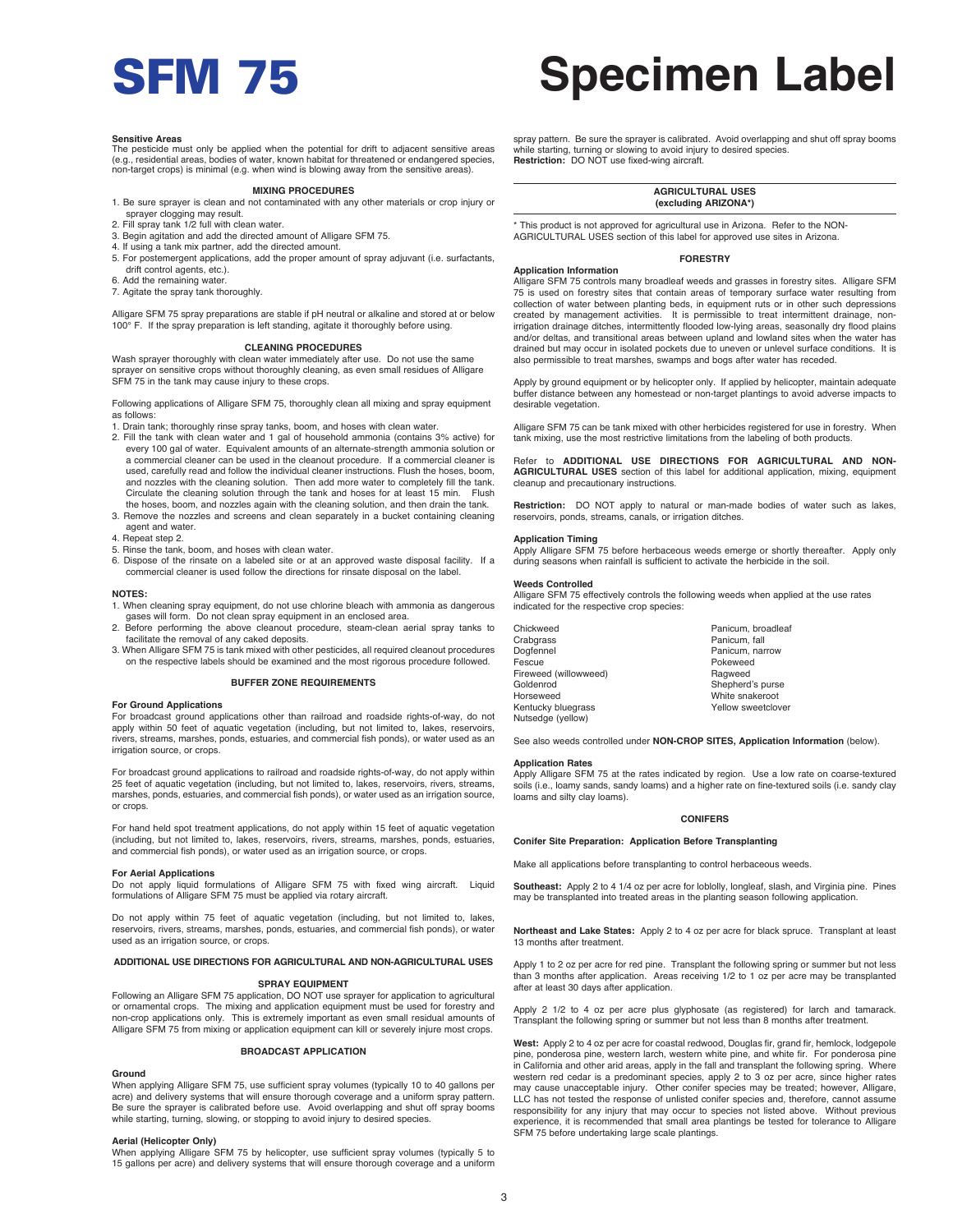#### **Conifer Release: Application After Transplanting**

Apply Alligare SFM 75 after transplanting to control herbaceous weeds.

**Southeast:** Apply 2 to 4 1/4 oz per acre for loblolly, longleaf, slash or Virginia pine. Apply 1 to 1 1/2 oz per acre for eastern white pine.

**Tank Mix Combinations (Southeast only):** To control a broader spectrum of weeds in stands of loblolly, longleaf, or slash pine, apply 2 to 4 oz of Alligare SFM 75 plus 2 to 3 pt of<br>Velpar<sup>2</sup> L or 2/3 to 1 lb of Velpar<sup>2</sup> DF. Tank mix may injure or kill trees when applied during high humidity and temperature.

To enhance control of Bermudagrass and Johnsongrass in stands of loblolly pine, apply 2 oz of Alligare SFM 75 plus 4 to 6 fl oz of Arsenal3 Applicators Concentrate. For best results, make the application during late winter through spring when weeds first emerge. Arsenal<sup>3</sup> may temporarily inhibit pine growth if it is applied when pine is actively growing.

For control of many annual weeds particularly on crop land conversion areas, apply 2 to 4 oz of Alligare SFM 75 plus 4 to 8 pt of Aatrex<sup>4</sup> 4L per acre. Use the higher rates on medium<br>to fine texture soils where organic matter exceeds 2%. Use only on tree species specifically<br>listed on both the Alligare SFM 75

**Northeast and Lake States:** Apply 2 to 4 1/4 oz per acre for jack or Virginia pine. Apply 1 to 1 1/2 oz per acre for eastern white pine. Apply 1 1/2 to 3 oz per acre for white spruce. Apply 1/2 to 2 oz per acre for red pine not less than 1 year after transplanting. Make applications when trees are dormant. Applications at bud break and later stages of active growth may severely injure or kill trees.

**West:** Apply 2 to 4 oz per acre for coastal redwood, Douglas fir, grand fir, hemlock, lodgepole pine, ponderosa pine, western larch, western white pine and white fir. Where western red cedar is a predominant species, apply 2 to 3 oz per acre, since higher rates may cause unacceptable injury. Application may be made for the release of other conifer species present on the site; however, Alligare, LLC has not tested the response of unlisted conifer species and, therefore, cannot assume responsibility for any injury that may occur to conifers not listed above. Without previous experience, it is recommended that small areas be treated with Alligare SFM 75 to determine selectivity on specific conifer species before making large scale applications. Dormant trees are less susceptible to injury. Applications made after dormancy break in the spring and before the final resting bud has hardened in the fall may severely injure or kill trees. For ponderosa pine in California and other arid areas, apply Alligare SFM 75 over dormant seedlings in the spring following fall plantings or in the fall over dormant trees following spring plantings.

#### **HARDWOODS**

#### **Hardwood Site Preparation: Application Before Transplanting**

Apply 3 to 4 1/4 oz per acre on sites where northern red oak, white oak, chestnut oak, American sycamore, ash (white or green), eucalyptus\*, red maple, sweetgum, or yellow poplar are to be planted. Make all applications before transplanting.

#### \*Not registered for this use in California.

West: For hybrid poplar west of the Cascade Mountains, apply 1/2 to 1 1/4 oz per acre. Use 1 to 1 1/4 oz per acre for heavy weed infestations and where maximum residual control is desired. Use 1/2 to 3/4 oz per acre for light weed infestations or where small diameter cuttings are to be planted. Allow at least 3 days between application and planting. Limit the first use to a small area to determine the selectivity of Alligare SFM 75 on specific clones. Alligare SFM 75 must be activated by rainfall or overhead irrigation before weeds become well established. Use of Alligare SFM 75 may cause temporary chlorosis (yellowing) or a minor reduction in tree height during the year of product use.

**Hardwood Release: Application After Transplanting**<br>Apply 1 to 4 oz per acre in stands of American sycamore, ash (white or green), bald cypress, oaks (such as chestnut, northern red, southern red, overcup, pin, swamp chestnut, cherrybark, water, white, pin, etc.), eucalyptus\*, red maple, sweetgum, or yellow poplar.

#### \*Not registered for this use in California.

Apply Alligare SFM 75 before the hardwood tree seedlings or transplants break dormancy (bud swell stage). Applications made over the top after the trees have broken dormancy may injure or kill the trees.

**West:** For hybrid poplar west of the Cascade Mountains, apply 1/2 to 1 1/4 oz per acre. Use 1 to 1 1/4 oz per acre for heavy weed infestations and where maximum residual control is desired. Use 1/2 to 3/4 oz per acre for light weed infestations or where small diameter cuttings are to be planted. Apply only to trees that have been established for at least 1 year. Apply when trees are dormant and avoid spray contact to green buds or tissue to avoid injury to trees. Avoid applications during the period when hybrid poplars are actively growing; i.e., from bud swell in the spring until leaf drop in the fall. Limit the first use to a small area to determine the selectivity of Alligare SFM 75 on specific clones. Alligare SFM 75 must be activated by rainfall or overhead irrigation before weeds become well established. Use of Alligare SFM 75 may cause temporary chlorosis (yellowing) or a minor reduction in tree height during the year of product use.

**Lake States:** For hybrid poplar in the Lake States, apply 1 to 2 oz per acre in the fall or early winter. For late winter or early spring applications, use 1 oz per acre. Apply only to trees that have been established for at least 1 year. Apply when trees are dormant and avoid spray contact to green buds or tissue to avoid injury to trees. Avoid applications during the period when hybrid poplars are actively growing; i.e., from bud swell in the spring until leaf drop in the fall. Limit the first use to a small area to determine the selectivity of Alligare SFM 75 on specific clones. Alligare SFM 75 must be activated by rainfall or overhead irrigation before weeds become well established. Use of Alligare SFM 75 may cause temporary chlorosis (yellowing) or a minor reduction in tree height during the year of product use.

# SFM 75 **Specimen Label**

#### **Natural Hardwood Regeneration**

Alligare SFM 75 controls herbaceous weeds in commercial reforestation areas where hardwood seedling regeneration is desired following shelterwood seed cuts. Apply 2 to 4 1/4 oz per acre using appropriate ground equipment. To control striped maple and beech, tank mix with 1 to 2 qts glyphosate per acre. For best results, apply from late summer to mid-fall. **NOTE:** Hardwood seedlings present at the time of application may be severely injured or killed

#### **IMPORTANT PRECAUTIONS AND RESTRICTIONS- FORESTRY ONLY**

**Precautions:** (1) Applications of Alligare SFM 75 made to trees, conifers, or hardwoods that are suffering from loss of vigor caused by insects, diseases, drought, winter damage, animal damage, excessive soil moisture, planting shock, or other stresses, may injure or kill the trees. (2) Applications of Alligare SFM 75 made for release (trees present) should only be made after adequate rainfall has closed the planting slit and settled the soil around the roots following transplanting. (3) If a surfactant is used with Alligare SFM 75, allowing the spray to contact tree foliage may injure or kill trees. The user assumes all responsibility for tree injury if a surfactant is used with Alligare SFM 75 treatments applied after planting. (4) Alligare SFM 75 application may result in damage and mortality to other species of trees when they are present on sites with those listed in the preceding instructions for forestry uses. (5) Use on hardwood trees growing in soils having a pH of 7 or greater may injure or kill the trees. (6) Careful consideration must be given by an experienced and knowledgeable forester to match the requirements of the hardwood tree species to the conditions of the site. Treatment of species mismatched to the site may injure or kill the trees.

#### **Restrictions:**

- DO NOT apply Alligare SFM 75 to conifers or hardwoods grown for Christmas trees or ornamentals
- Do not use Alligare SFM 75 on poorly drained or marshy sites, but it may be used where plantings are on raised beds.

#### **NON-AGRICULTURAL USES (including ARIZONA)**

#### **NON-CROP SITES**

#### **Application Information**

Alligare SFM 75 controls weeds on the following private, public and military non-crop sites such as: Uncultivated Nonagricultural Areas including but not limited to highway, railroad and utility rights-of-way, roadsides and median strips, airports, sewage disposal areas; Uncultivated Agricultural Non-crop Areas including but not limited to farmyards, fuel storage areas, tank farms, fence rows, areas enrolled in Conservation Reserve Programs (CRP), soil bank land, barrier strips; and Outdoor Industrial Sites including but not limited to lumberyards, fuel, petroleum and chemical tank farms, pipelines, pumping installations, storage areas, and utility, refinery and industrial facilities.

Alligare SFM 75 is also used on non-crop sites that contain areas of temporary surface water resulting from collection of water between planting beds, in equipment ruts or in other such depressions created by management activities. It is permissible to treat intermittent drainage, non-irrigation drainage ditches, intermittently flooded low-lying areas, seasonally dry flood plains and/or deltas, and transitional areas between upland and lowland sites when the water has drained but may occur in isolated pockets due to uneven or unlevel surface conditions. It is also permissible to treat marshes, swamps and bogs after water has receded.

#### **Restrictions:**

- DO NOT apply to natural or man-made bodies of water such as lakes, reservoirs, ponds, streams, canals, or irrigation ditches.
- DO NOT apply Alligare SFM 75 on recreational areas or to paved surfaces.

 Apply by ground equipment or by helicopter only. If applied by helicopter, maintain adequate buffer distance between any homestead or non-target plantings to avoid adverse impacts to desirable vegetation.

Combination with other herbicides broadens the spectrum of weeds controlled. In addition, total vegetation control can be achieved with higher rates of Alligare SFM 75 plus residualtype companion herbicides. To improve the control of weeds, add surfactant at 0.25% by volume.

**Restriction:** DO NOT use equipment (booms, hoses, pumps, tanks, etc.) that has been used to mix or spray Alligare SFM 75 for applications on ornamentals or crops. Mixing and application equipment may be used for non-crop and forestry applications only. This is critical in that low rates of Alligare SFM 75 can severely injure or kill most crops.

to **ADDITIONAL USE DIRECTIONS FOR AGRICULTURAL AND NON-AGRICULTURAL USES** section of this label for additional application, mixing, equipment cleanup and precautionary instructions.

#### **AREAS OF 20" OR LESS ANNUAL RAINFALL (ARID AREAS)**

#### **Application Timing**

Apply Alligare SFM 75 as a preemergence or early postemergence spray during the rainy season when weeds are actively germinating or growing.

#### **Weeds Controlled**

Alligare SFM 75 effectively controls the following broadleaf weeds and grasses when applied at the rates shown.

### **Application Rates**

Apply Alligare SFM 75 at the rates indicated by weed type. When applied at lower rates, Alligare SFM 75 provides short-term control of weeds listed; when applied at higher rates, weed control is extended.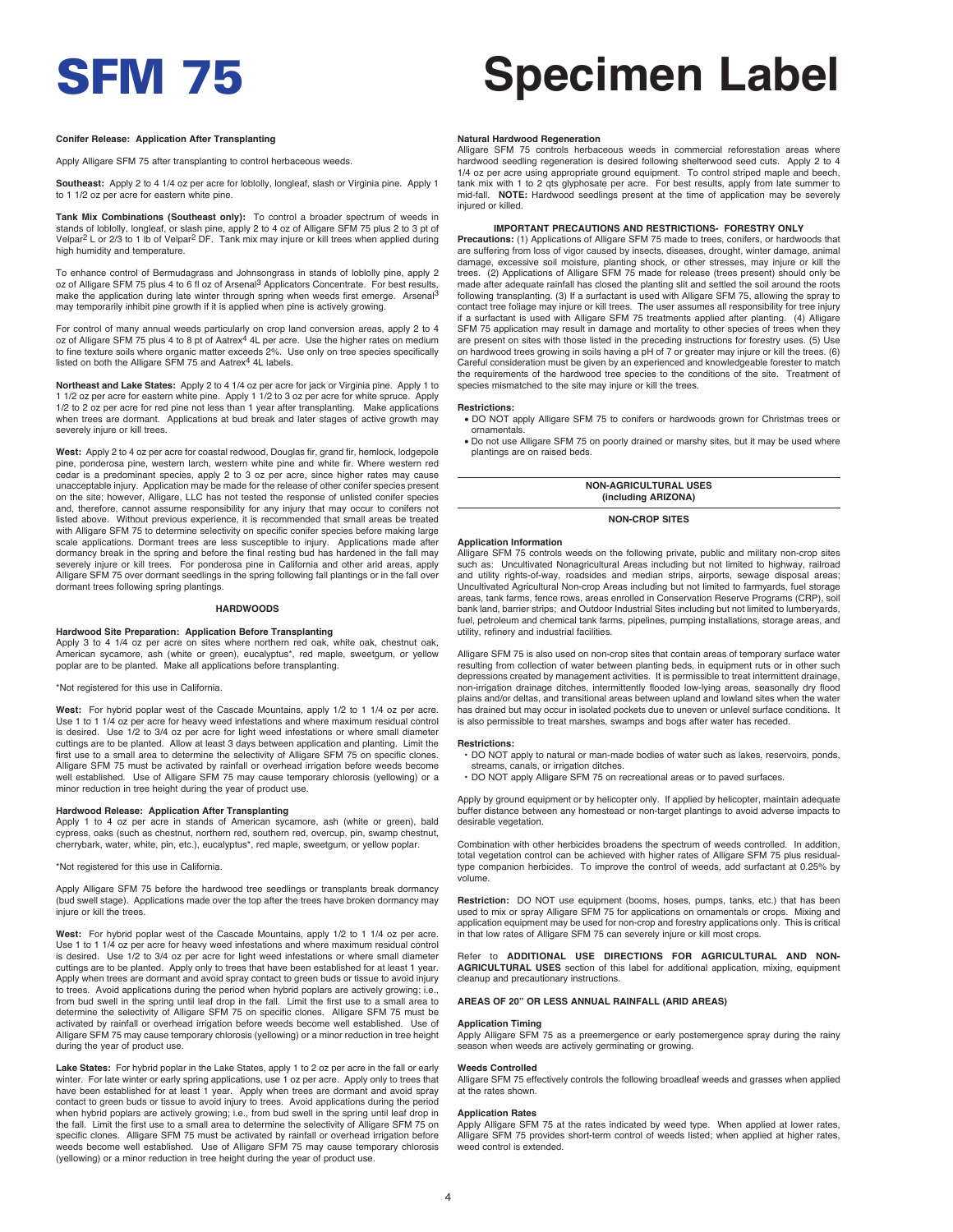#### **Broadleaf Weeds: 1 1/3 to 2 oz per acre**

| Annual sowthistle    |
|----------------------|
| <b>Black mustard</b> |
| Buckhorn plantain    |
| <b>Burclover</b>     |
| Carolina geranium    |
| Chickweed            |
| Common mallow        |
| Common sneedwell     |

Common varrow Curly dock Prickly coontail Seaside heliotrope Spreading orach Sunflower Western ragweed Whitestem filaree

#### **Grasses (up to 6 to 12" tall): 3/4 to 1 1/2 oz per acre** Medusahead

Downy brome

| Grasses (up to 6 to 12" tall): 1 1/3 to 2 oz per acre |                         |  |
|-------------------------------------------------------|-------------------------|--|
| Annual bluegrass                                      | Red brome               |  |
| Barnyardgrass                                         | <b>Reed Canarygrass</b> |  |
| Foxtail barley                                        | Ripgut brome            |  |
| Foxtail fescue                                        | Seashore saltgrass      |  |
| Italian ryegrass                                      | Signalgrass             |  |
| Jointed goatgrass                                     | Yellow foxtail          |  |
|                                                       |                         |  |

## **Grasses: 2 to 3 oz per acre**

Smooth brome

The weeds listed in **AREAS OF 20" OR MORE ANNUAL RAINFALL** can also be controlled in **Arid Areas**; however, Alligare SFM 75 must be applied at 3 to 6 oz per acre to control those weeds. These higher rates also provide control of severe infestations and longer term control of weeds listed for arid areas.

## **AREAS OF 20" OR MORE ANNUAL RAINFALL**

## **Application Timing**

Apply Alligare SFM 75 as a preemergence or early postemergence spray during the rainy season when weeds are actively germinating or growing.

#### **Weeds Controlled**

Alligare SFM 75 effectively controls the following broadleaf weeds and grasses when applied at the rates shown.

#### **Application Rates**

Apply Alligare SFM 75 at the rates indicated by weed type. When applied at lower rates, Alligare SFM 75 provides short term control of weeds listed; when applied at higher rates, weed control is extended.

#### **Broadleaf Weeds: 3 to 5 oz per acre**

| Bouncingbet            | Piaweed             |  |
|------------------------|---------------------|--|
| <b>Burclover</b>       | Purple starthistle  |  |
| Carolina geranium      | Ragweed             |  |
| Common chickweed       | Sowthistle (annual) |  |
| Common dandelion       | Sunflower           |  |
| Common speedwell       | Sweet clover        |  |
| Common yarrow          | Tansymustard        |  |
| Crimson clover         | Tansy ragwort       |  |
| Dogfennel              | Tumble mustard      |  |
| Hoary cress (whitetop) | Vetch               |  |
| Little mallow          | Wild carrot         |  |
| Mustard                | Wild oats           |  |
| Ox-eye daisy           | Yellow rocket       |  |
| Pepperweed             |                     |  |

#### **Broadleaf Weeds: 6 oz per acre**

| beustraw        |  |
|-----------------|--|
| Canada thistle  |  |
| Curly dock      |  |
| Redstem filaree |  |
| Goldenrod       |  |
|                 |  |

Kudzu Musk thistle Turkey mullein Wild blackberry

#### **Grasses: 3 to 5 oz per acre**

Alta fescue **Kentucky bluegrass**<br>Annual bluegrass **Annual State Contains Annual State Contains Annual State Contains Act Contains Act Contains A** Annual bluegrass Communication Communication Communication Communication Communication Communication Communica<br>Annual ryearass Communication Communication Communication Communication Communication Communication Communicat<br> Annual ryegrass<br>Bahiagrass Bahiagrass **Red fescue**<br>Barnyardgrass **Red Festival Red fescue** Downy brome<br>Fescue Foxtails (except green)<br>Foxtail barlev Foxtail barley Sprangletop (annual)<br>
Indiangrass Wheat (volunteer) Italian ryegrass

**Grasses: 6 oz per acre**  Johnsongrass

Reed canarygrass<br>Ripgut brome Ryegrass<br>Smooth brome Wheat (volunteer)

Horsetail (Equisetum)

For short-term (up to 3 months) control of Johnsongrass, apply early postemergence. Repeat treatment if additional control is desired or if regrowth occurs.

**NOTE:** Use the higher dosage ranges under the following conditions:

- Heavy weed growth
	- Soil containing more than 2 1/2% organic matter
	- High soil moisture areas, such as along road edges or railroad shoulders

For planting areas treated with Alligare SFM 75, refer to the **GRASS REPLANT INTERVALS** section of this label

# SFM 75 **Specimen Label**

#### **Specific Weed Problems: Non-crop Sites** Kochia, Russian Thistle and Prickly Lettuce

Since biotypes of kochia, Russian thistle, and prickly lettuce are known to be resistant to Alligare SFM 75, tank mixture combinations with herbicides having different modes of action, surgard or the regime combinations will helphoted having different modes of action,<br>such as Payload<sup>1</sup>, Karmex<sup>5</sup> DF, Hyvar<sup>2</sup> X, or Krovar<sup>2</sup> I DF, must be used. In areas where resistance is known to exist, these weeds should be treated postemergence with other herbicides registered for their control, such as 2,4-D or dicamba.

**Restriction:** DO NOT allow kochia, Russian thistle, or prickly lettuce to form mature seed.

#### **TANK MIX COMBINATIONS**

To improve preemergence to early postemergence control of weeds and grasses, add 2 to 6 oz of Alligare SFM 75 per acre to the label rates of the following herbicides; Payload<sup>1</sup>, Hyvar<sup>2</sup> X, Karmex<sup>5</sup> DF, Krovar<sup>2</sup> I DF, Velpar<sup>2</sup> L, Velpar<sup>2</sup>, Escort<sup>2</sup> (DO NOT use in California), Telar<sup>2</sup>, glyphosate, dicamba, or 2,4-D, or registered generic equivalents of the trade names listed.

Apply Alligare SFM 75 plus a companion herbicide at the rates and timing as shown on package labels for target weeds. For application method and other use specifications, use the most restrictive directions for the intended combination.

**Restriction:** DO NOT tank mix Alligare SFM 75 with Hyvar2 X-L.

#### **UNDER ASPHALT AND CONCRETE PAVEMENT**

### **Application Information**

Apply Alligare SFM 75 with conventional ground equipment to control weeds under asphalt and concrete pavement of paved roadways, highway shoulders and median strips; parking lots and loading docks; airport runways and tarmacs; railroad and warehouse yards; equipment storage areas; fuel, petroleum and chemical tank farms; pumping installations; and utility, refinery and industrial facilities.

Alligare SFM 75 will not control tubers, rhizomes, woody vegetation such as small trees, brush or woody vines

Alligare SFM 75 should only be used in an area that has been prepared according to good construction practices. Use sufficient water to ensure uniform coverage, generally 100 gal per acre. Agitate the tank continuously to keep Alligare SFM 75 in suspension.

### **Application Timing**

Apply Alligare SFM 75 immediately before paving to avoid lateral movement of the herbicide as a result of soil movement from rainfall or mechanical means.

#### **Application Rate**

Apply Alligare SFM 75 at 4 to 6 oz per acre. Use a higher rate on hard-to-control weeds and for long-term control.

#### **Tank Mix Combinations: Under Asphalt and Concrete Pavement**

For broader spectrum control or for an extended period of control under asphalt or concrete<br>pavement, Alligare SFM 75 may be applied as a tank mix with Hyvar<sup>2</sup> X at 6 to 15 lb per acre or Krovar<sup>2</sup> I DF at 7 to 15 lb per acre.

#### **IMPORTANT PRECAUTIONS AND RESTRICTIONS -- UNDER ASPHALT ONLY**

**Precaution:** Desirable plants may be injured if their roots extend into treated areas or if planted in treated areas.

**Restriction:** DO NOT use Alligare SFM 75 under pavement in residential properties such as driveways, or in recreational areas, including jogging or bike paths, tennis courts, or golf cart paths.

#### **TURF (UNIMPROVED ONLY)**

#### **Application Information**

Alligare SFM 75 controls weeds in sites where unimproved industrial turf is well established as a ground cover on private, public and military sites such as Uncultivated Nonagricultural Areas including but not limited to highway, railroad and utility rights-of-way; roadsides and median strips, airports; sewage disposal areas; Uncultivated Agricultural Non-crop Areas including but not limited to farmyards, fuel storage areas, tank farms, fence rows,<br>areas enrolled in Conservation Reserve Programs (CRP), soil bank land, barrier strips;<br>and Outdoor Industrial Sites including but no chemical tank farms, pipelines, pumping installations, storage areas, and utility, refinery and industrial facilities. Applications may temporarily suppress grass growth and inhibit seedhead formation (chemical mowing).

Apply Alligare SFM 75 by ground equipment or by helicopter, where practical.

Refer to **ADDITIONAL USE DIRECTIONS FOR AGRICULTURAL AND NON-AGRICULTURAL USES** section of this label for additional application, mixing, equipment cleanup and precautionary instructions.

#### **Bermudagrass Release**

#### **Application Timing**

Apply Alligare SFM 75 after bermudagrass has broken dormancy and is well established, usually 30 days after initial spring flush. If additional applications are necessary, apply Alligare SFM 75 again during late spring to early summer. On established weeds, apply Alligare SFM 75 at 1 to 2 weeks after mowing for the best results.

Alligare SFM 75 may also be applied in late fall or early winter. Use the lower rates on small seedling weeds and a higher rate on larger weeds. Also, refer to the listing of Weeds Controlled under **NON-CROP SITES** section of this label.

DO NOT apply more than 6 ounces per acre per year.